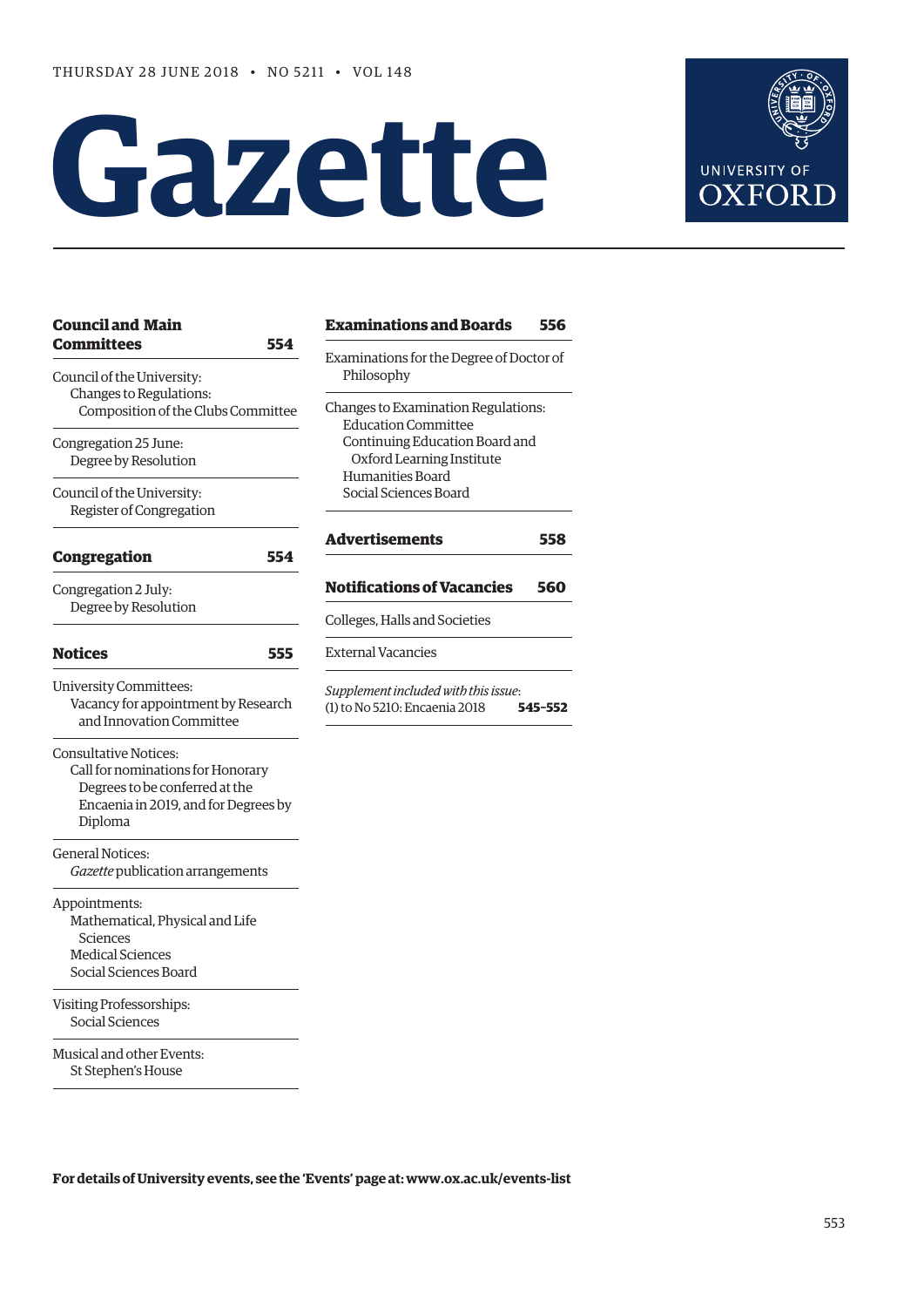## <span id="page-1-0"></span>Council and Main Committees

## Congregation

#### **Council of the University**

#### **Changes to Regulations**

Council has made the following changes in regulations, to come into effect on **13 July**.

#### **Composition of the Clubs Committee**

#### *Explanatory Note*

The following change, made on the recommendation of the General Purposes Committee, amends the composition of the Clubs Committee to remove the member appointed by the Graduate Committee of the Oxford University Student Union, as that committee no longer exists.

#### *Text of Regulations*

In Part 2 of Council Regulations 2 of 2004, concerning the Clubs Committee, amend regulation 2.1 as follows (new text underlined, deleted text struck through):

'2.1. There shall be a Clubs Committee consisting of:

(1) the Assessor, who shall chair the committee;

(2) the Assessor-elect;

(3) a member of Congregation, being a Senior Treasurer of Amalgamated Clubs, appointed by the Conference of Colleges;

(4) a member of Congregation, being a Senior Treasurer or Senior Member of a sports club registered with the Proctors, appointed by the University Sports Strategic Subcommittee of the Education Committee;

(5) a resident student member appointed by the Graduate Committee of the Oxford University Student Union;

(56) a resident student member appointed by the Executive Committee of the Oxford University Student Union;

 $(6)$ ,  $(7)$ <del>,  $(8)$ </del> two resident student members, being the secretary of a nonsports club or publication registered with the Proctors, appointed by the Clubs Committee.'

**Congregation** 25 June

*This content has been removed as it contains personal information protected under the Data Protection Act.*

## **Congregation** 2 July

### **Degree by Resolution**

*This content has been removed as it contains personal information protected under the Data Protection Act.*

#### **Council of the University**

#### **Register of Congregation**

The Vice-Chancellor reports that the following names have been added to the Register of Congregation:

Akbar, N, Somerville Canter, R J, Green Templeton Davies, T H, Oxford Internet Institute Eastham, E, Wolfson Packer, A, Department of Physiology, Anatomy and Genetics Sadat, F, Saïd Business School Sallet, J, Oriel Shah, A, Wolfson Stenton, A M, Green Templeton Warburton, H J, University Museum of Natural History Woodall, L C, Department of Zoology

#### **Divisional and Faculty Boards**

For changes in regulations for examinations see 'Examinations and Boards' below.

#### **Note on procedures in Congregation**

¶ Business in Congregation is conducted in accordance with Congregation Regulations 2 of 2002 [\(www.admin.ox.ac.uk/statutes/](http://www.admin.ox.ac.uk/statutes/regulations/529-122.shtml) [regulations/529-122.shtml\). A p](http://www.admin.ox.ac.uk/statutes/regulations/529-122.shtml)rintout of these regulations, or of any statute or other regulations, is available from the Council Secretariat on request. A member of Congregation seeking advice on questions relating to its procedures, other than elections, should contact Mrs F Burchett at the University Offices, Wellington Square (telephone: (2)80199; email: felicity. [burchett@admin.ox.ac.uk\); questions](mailto:felicity.burchett@admin.ox.ac.uk)  relating to elections should be directed to the Elections Officer, Ms S L S Mulvihill [\(telephone: \(2\)80463; email: elections.](mailto:elections.office@admin.ox.ac.uk) office@admin.ox.ac.uk).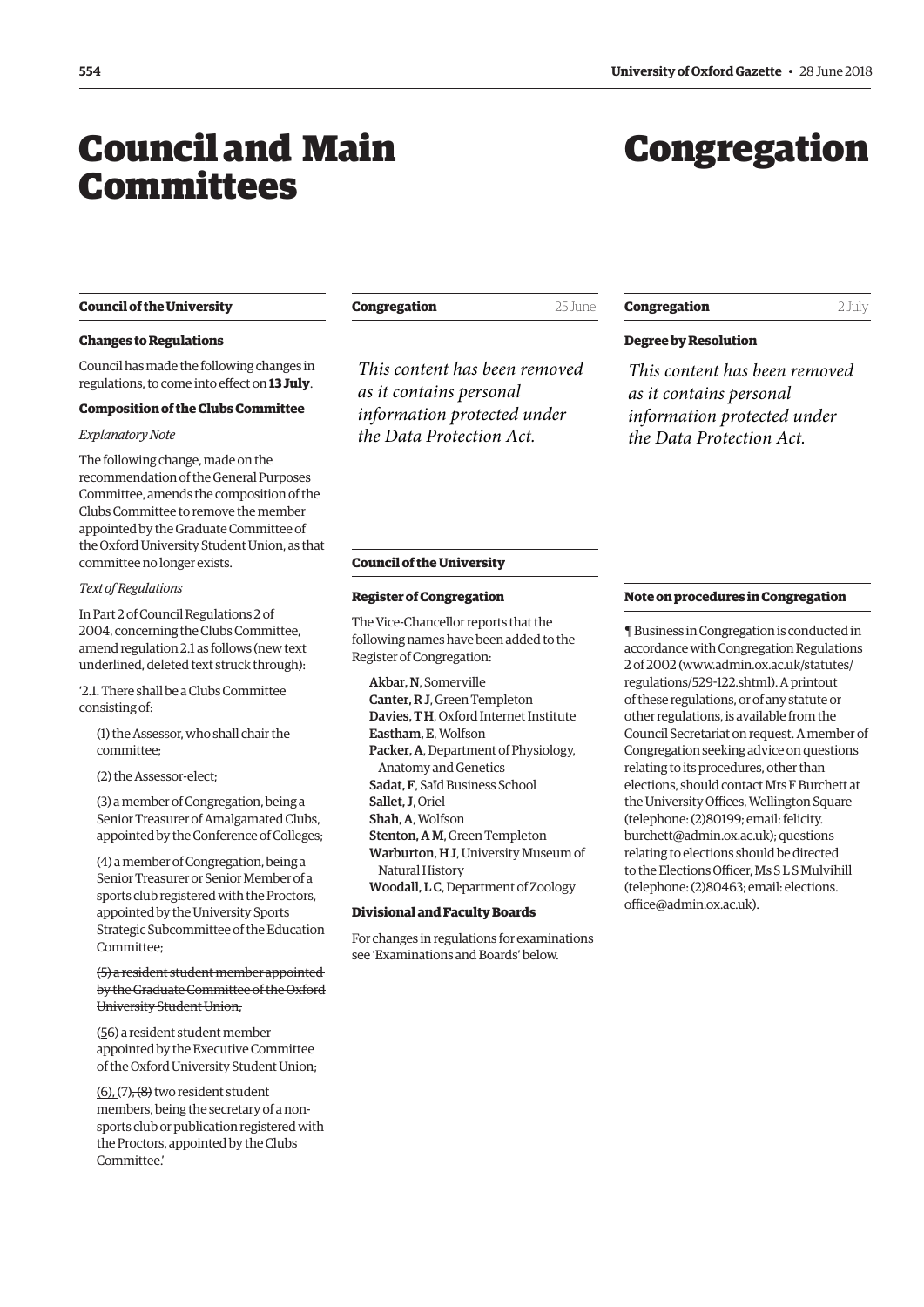# <span id="page-2-0"></span>Notices

#### **University Committees**

#### **Vacancy for appointment by Research and Innovation Committee**

Council's Research and Innovation Committee (RIC) invites members of the University (subject to eligibility) to submit expressions of interest in relation to the following vacancy to which it appoints.

Expressions of interest must be received by the Council Secretariat ([tim.fowler@tss.](mailto:tim.fowler@tss.ox.ac.uk) [ox.ac.uk\) by](mailto:tim.fowler@tss.ox.ac.uk) **4pm on 31 July**.

Any eligible person who wishes to have his or her name put forward for consideration is encouraged to speak with his or her head of division or head of house, and/or with the relevant committee members or officers to obtain more information about the role, prior to submitting an expression of interest.

The purpose of this invitation is to broaden the pool of potential candidates brought to the attention of the appointing body. The names put to the appointing body are only suggestions. It should be noted that the appointing body remains free to take its own decision, irrespective of any names received through this route. In particular, to support the commitments made by the University under its equality scheme, the appointing body will take into consideration the overall balance of membership on the body concerned, with reference to the appropriate representation of ethnicity, disability, age and gender.

#### CENTRAL UNIVERSITY RESEARCH ETHICS COMMITTEE (CUREC)

One member appointed to ensure appropriate representation of areas of research involving human participants or personal data (*vice* Dr L Walker) to serve with immediate effect until MT 2019.

#### *Further information*:

*Remit*[: www.admin.ox.ac.uk/statutes/](www.admin.ox.ac.uk/statutes/regulations/520-122e.shtml) regulations/520-122e.shtml

*Current Membership*: www.admin. ox.ac.uk/councilsec/governance/ [committees/ committeemembership/](www.admin.ox.ac.uk/councilsec/governance/committees/committeemembership/researchcommitteemembership/centraluniversityresearchethicscommitteemembership) research committeemembership/ central universityresearchethics committeemembership

*Contact*: [curec@admin.ox.ac.uk](mailto:curec@admin.ox.ac.uk)

#### **Consultative Notices**

#### **Call for nominations for Honorary Degrees to be conferred at the Encaenia in 2019, and for Degrees by Diploma**

Honorary degrees are conferred annually at Encaenia. Degrees by diploma are conferred on heads of state and royalty. Members of Congregation are encouraged to nominate individuals on whom such degrees might be conferred.

The deadline for nominations to be considered for Encaenia 2019 is **29 June**.

The Honorary Degrees Committee is charged with considering nominations received, consulting Council and making recommendations to Congregation. The Committee appreciates the time taken by members of Congregation to bring names to its attention. It will be re-considering names brought to it in the last three years and hopes to receive a wide and diverse selection of new names to add to those.

When considering possible honorands, the committee will focus on individuals in the following categories:

**1** those of high academic distinction in the fields of research and scholarship of specific interest to the University of Oxford;

**2** those distinguished in the visual, literary, musical and performing arts;

**3** those distinguished in business and industry;

**4** those who have played a distinguished role in public life, for example in contributing to progress and change in society;

**5** those who have made a significant contribution to the activities of the University of Oxford – such individuals would normally also fall into one of the categories above.

Within the categories above the committee will aim to produce a balanced and diverse list, which takes account of the global dimension that characterises this University's activities.

It has adopted a target that half of the final list of names proposed to Congregation for the conferment of honorary degrees will be women and/or minorities. Members of Congregation are therefore encouraged to nominate individuals of conspicuous distinction with particular reference to diversity.

Honorary degrees will not be conferred on anyone who holds, or who has retired from, a resident teaching, research or administrative post within the University or in any college or other society, except in exceptional circumstances such as distinguished service outside the terms of his or her paid service. In these circumstances, a proposal for an honorary MA may be put forward.

Nominations for honorary degrees at the Encaenia in 2019 and for degrees by diploma should be submitted on the approved application form, which requires the name of the nominee and a short supporting paragraph. Further information and [copies of the form are available at www1.](www1.admin.ox.ac.uk/councilsec/governance/committees/hondegs) admin.ox.ac.uk/councilsec/governance/ committees/hondegs (single sign-on required) or from the Secretary to the Honorary Degrees Committee (ellen. [hudspith@admin.ox.ac.uk, \(2\)80092\).](mailto:ellen.hudspith@admin.ox.ac.uk)  The completed form should be returned to the Secretary by email by **29 June** under 'Strictly Confidential' cover.

While informal soundings within the University will often be desirable, every effort should be made to ensure that publicity is not at any stage given to any specific proposal for the conferral of an honorary degree. All nominations will be considered in strict confidence by the committee. The committee will report to Council in September and October and a list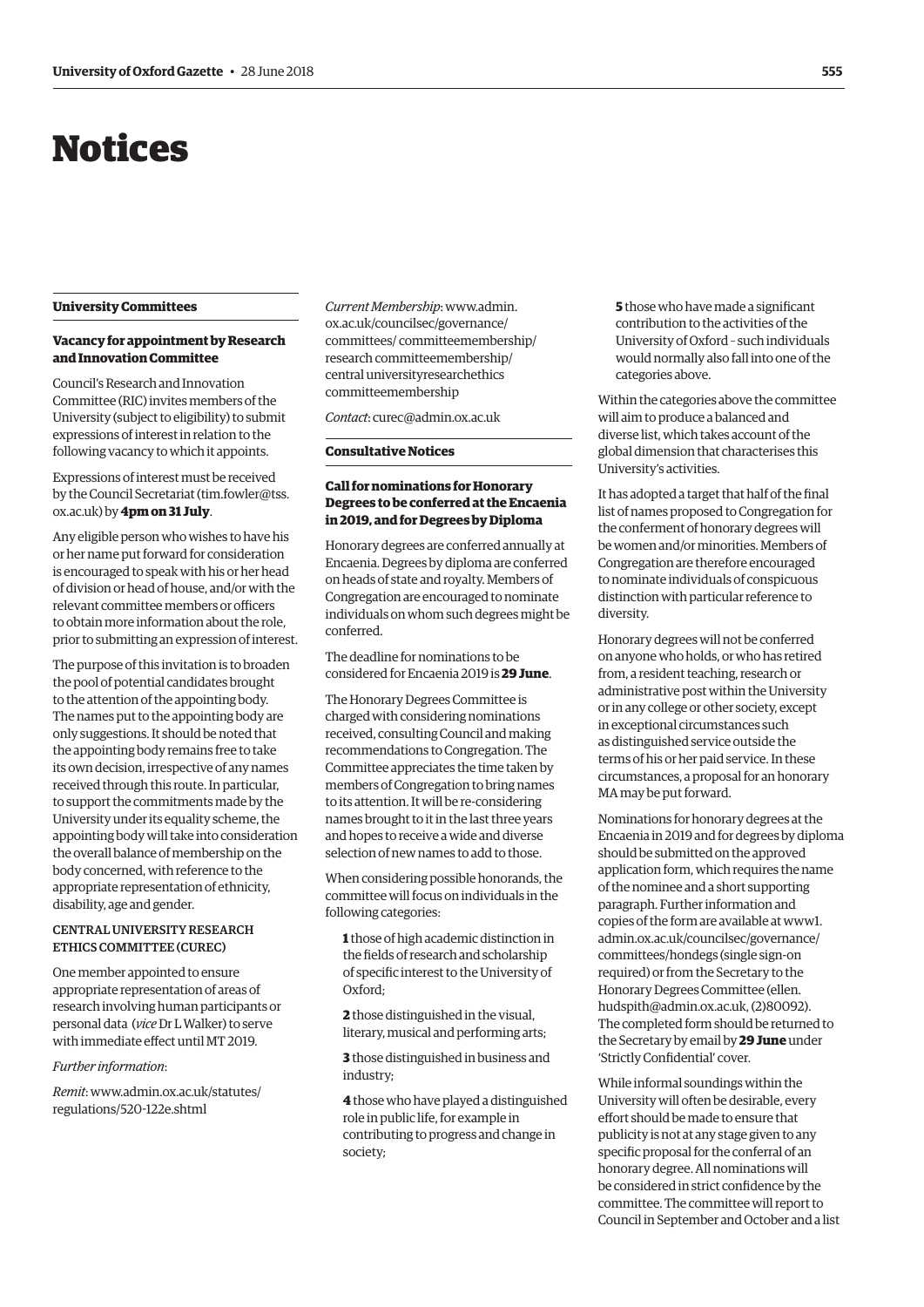## Examinations and Boards

<span id="page-3-0"></span>of honorands will be put to Congregation in Hilary term 2019.

The names of people on whom degrees by diploma and honorary degrees have recently been conferred are published in the University Calendar and on the aforementioned website.

The honorands at Encaenia 2018 were:

Rt Hon Lord (David) Neuberger of Abbotsbury Professor Mary Beard Sir Matthew Bourne Professor Helga Nowotny Professor Robert Putnam Martin Scorsese Rt Hon Lord (Nicholas) Stern of Brentford

#### **General Notices**

#### *Gazette* **publication arrangements**

The final *Gazette*s of Trinity term will be published on 5 and 19 July.

The first *Gazette* of Michaelmas term will be published on 20 September, but will be limited to Council and Congregation business and changes to Examination Regulations. The first full Gazette of next term will be published on 27 September.

#### **Appointments**

#### **Mathematical, Physical and Life Sciences**

#### **REAPPOINTMENTS**

Moritz Riede, PhD Konstanz, Associate Professor of Soft Functional Nanomaterials, Department of Physics, in association with Wolfson, from 16 May 2018 to retirement.

#### **Medical Sciences**

#### PROFESSORSHIP OF EPIDEMIOLOGY

Cornelia Marja van Duijn, MSc Wageningen, PhD Erasmus, Professor of Genetic Epidemiology, Erasmus MC, and Professor of Translational Epidemiology, Leiden, has been appointed to the Professorship of Epidemiology in the Nuffield Department of Population Health with effect from 1 August 2018. Professor van Duijn will be a fellow of St Cross.

#### **Social Sciences**

#### REAPPOINTMENTS

Professor Dev Gangjee, Associate Professor of Intellectual Property Law, Faculty of Law, from 1 October 2018 until retirement.

#### **Visiting Professorships**

#### **Social Sciences**

The Social Sciences Division has, on the recommendation of the Department of Education, conferred the title of Visiting Professor on Professor Jennifer Gore for three years from 1 October 2018.

#### **Musical and other Events**

#### **St Stephen's House**

#### SJE ARTS

The following events will be held at SJE Arts, St John the Evangelist church, 109A Iffley [Road. More information/tickets: www.sje](https://www.sje-oxford.org/events.html)oxford.org/events or 01865 613507.

*1 Jul*: Magdalen College Choir with Instruments of Time & Truth

*7 Jul*: Westminster Williamson Voices: *Luminosity* by James Whitbourn

*21 Jul*: Oxford City Singers summer concerts

*28 Jul*: Piotr Anderszewski, Oxford Piano Festival

*30 Jul*: Natalie Merchant, UK tour

#### **Examinations for the Degree of Doctor of Philosophy**

*This content has been removed as it contains personal information protected under the Data Protection Act.*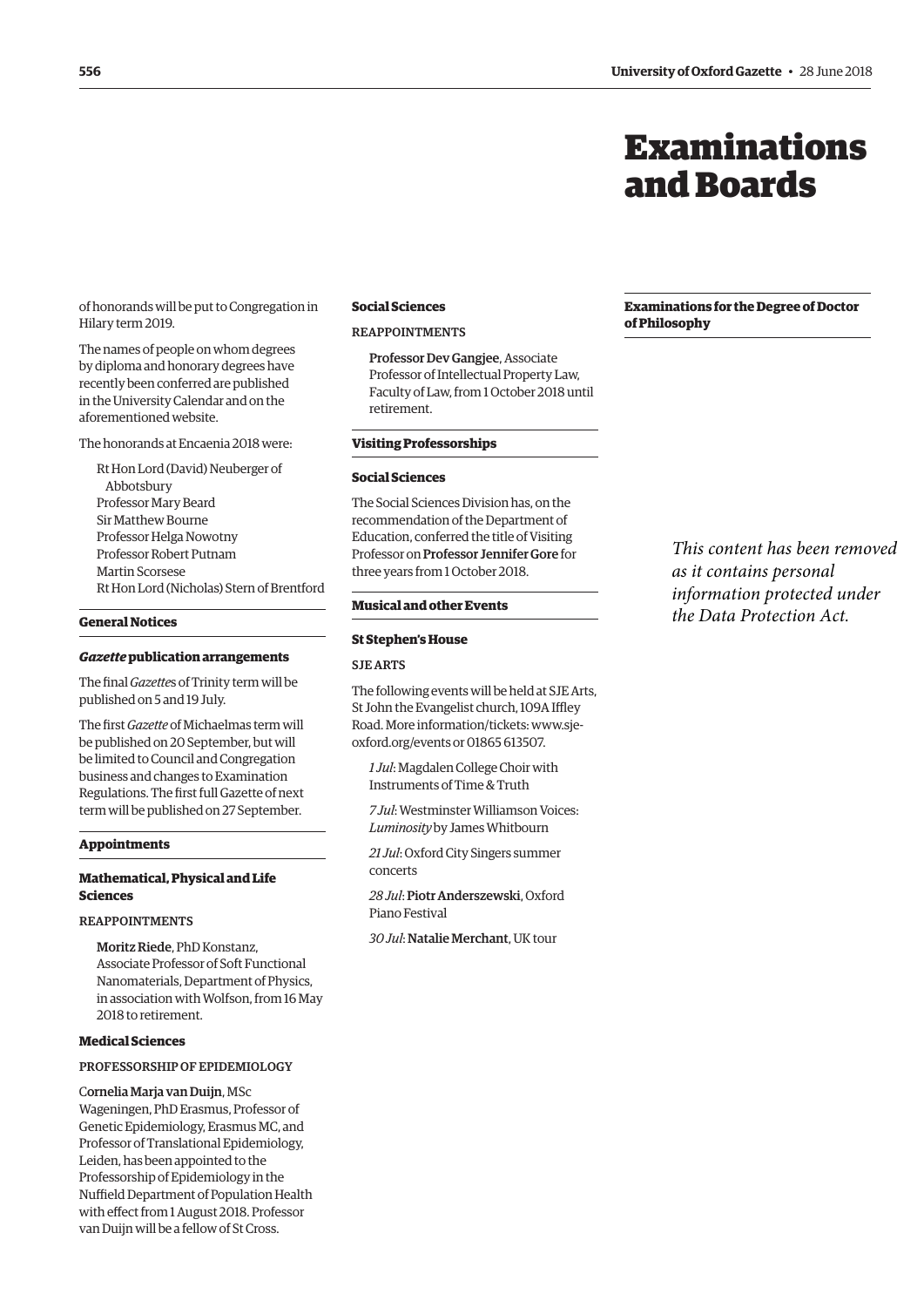**Changes to Examination Regulations** 

For the complete text of each regulation listed below and a listing of all changes to regulations for this year to date, please see [https://gazette.web.ox.ac.uk/examination](https://gazette.web.ox.ac.uk/examination-regulations-0)regulations-0.

#### **Education Committee**

REGULATIONS FOR THE CONDUCT OF UNIVERSITY EXAMINATIONS – PART 6 change regarding length of term of office of external examiners

REGULATIONS FOR THE CONDUCT OF UNIVERSITY EXAMINATIONS – PART 12 (a) change in terminology used (b) removal of binary gender references

REGULATIONS FOR THE CONDUCT OF UNIVERSITY EXAMINATIONS –PART 13 (a) change in the terminology used (b) renaming of part (c) removal of binary gender references

- REGULATIONS FOR THE CONDUCT OF UNIVERSITY EXAMINATIONS – PART 17 GENERAL REGULATIONS FOR THE DEGREE OF MFA MA OF PUBLIC POLICY GENERAL REGULATIONS FOR THE DEGREE OF MSC BY COURSEWORK GENERAL REGULATIONS FOR THE DEGREE OF MST MTH (IN APPLIED THEOLOGY) AND PGDIP IN APPLIED THEOLOGY GENERAL REGULATIONS FOR THE DEGREE OF BPHIL OR MPHIL I GENERAL REGULATIONS FOR EXAMINATIONS FOR DIPLOMAS AND **CERTIFICATES** GENERAL REGULATIONS FOR PGCERT (CONTINUING EDUCATION) GENERAL REGULATIONS FOR PGDIP (CONTINUING EDUCATION) introduction of the award of merit GENERAL REGULATIONS FOR THE
	- DEGREE OF BPHIL OR MPHIL II removal of incorrect provision regarding supervisor reporting

GENERAL REGULATIONS FOR THE FIRST

AND SECOND PUBLIC EXAMINATION increase in time to be considered for honours for undergraduate exams

#### **Continuing Education Board and Oxford Learning Institute**

PGCERT IN TEACHING AND LEARNING IN HIGHER EDUCATION new course

#### **Humanities Board**

RESEARCH DEGREES IN HISTORY change to word limit

MST IN FILM AESTHETICS introduction of online submission

FHS OF HISTORY AND ECONOMICS change of compulsory paper

FHS OF MODERN LANGUAGES FHS OF MODERN LANGUAGES AND **LINGUISTICS** correction to *Gazette* notice of 7 December 2017

#### FHS OF THEOLOGY AND ORIENTAL **STUDIES**

inclusion of Theology thesis as a paper option

HONOUR MODERATIONS IN CLASSICS removal of Optional Paper

PRELIMS IN ANCIENT AND MODERN **HISTORY** (a) change to timetable (b) change to text prescription

#### **Social Sciences Board**

MPHIL IN BIODIVERSITY, CONSERVATION AND MANAGEMENT MPHIL IN ENVIRONMENTAL CHANGE AND MANAGEMENT MPHIL IN NATURE, SOCIETY AND ENVIRONMENTAL GOVERNANCE MPHIL IN WATER SCIENCE, POLICY AND MANAGEMENT change to require electronic submission of dissertation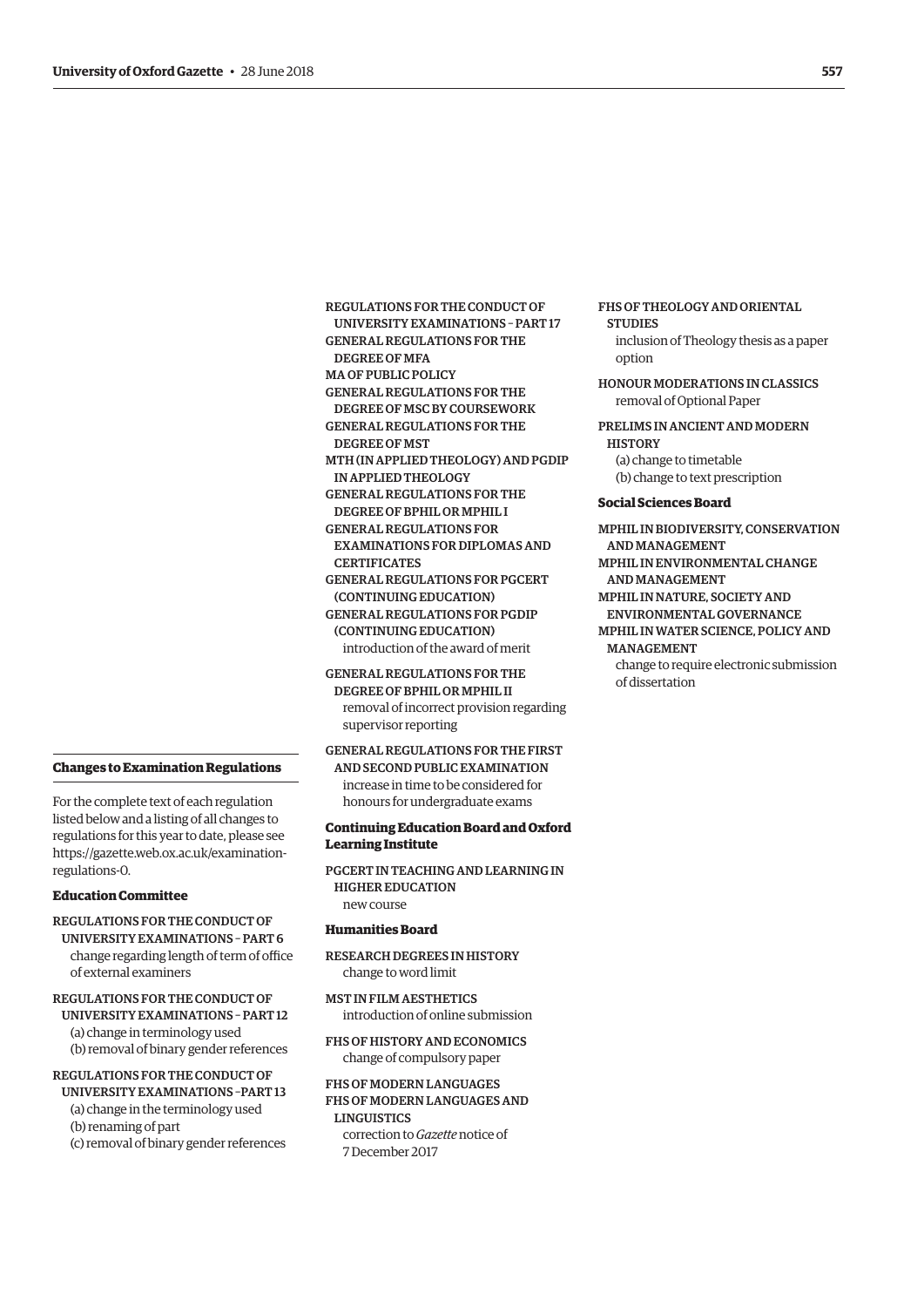## <span id="page-5-0"></span>Advertisements

#### **Advertising enquiries**

*Email*: [gazette.ads@admin.ox.ac.uk](mailto:gazette.ads@admin.ox.ac.uk) *Telephone*: 01865 (2)80548 *Web*[: https://gazette.web.ox.ac.uk/classified](https://gazette.web.ox.ac.uk/classified-advertising-gazette)advertising-gazette

#### **Deadline**

Advertisements are to be received by **noon on Wednesday** of the week before publication (ie eight days before publication). Advertisements must be submitted online.

#### **Charges**

Commercial advertisers: £30 per insertion of up to 70 words, or £60 per insertion of 71–150 words.

Private advertisers: £20 per insertion of up to 70 words, or £40 per insertion of 71–150 words.

See our website for examples of whether an advertisement is considered commercial [or private: https://gazette.web.ox.ac.uk/](https://gazette.web.ox.ac.uk/classified-advertising-gazette) classified-advertising-gazette.

#### **Online submission and payment**

Advertisements must be submitted and paid for online, using a credit card or debit card, through a secure website. For details, [see https://gazette.web.ox.ac.uk/classified](https://gazette.web.ox.ac.uk/classified-advertising-gazette)advertising-gazette.

#### **Terms and conditions of acceptance of advertisements**

You are advised to view our full Terms and Conditions of acceptance of advertisements. Submission of an advertisement implies acceptance of our terms and conditions, which may be found at https://gazette.web.ox.ac. [uk/classified-advertising-gazette, and may](https://gazette.web.ox.ac.uk/classified-advertising-gazette)  also be obtained on application to *Gazette* Advertisements, Public Affairs Directorate, University Offices, Wellington Square, Oxford OX1 2JD.

#### **Miscellaneous**

#### *Gazette* **publication arrangements**

**Advertisers are asked to note** that the remaining *Gazette*s of Trinity term will be published on 5 and 19 July. Publication for Michaelmas term will begin on 20 September; please note, however, that the 20 September issue will be limited to University business only, so will not contain classified advertisements. The first issue

to contain Classified advertisements will be published on 27 September. The usual deadline will continue to apply (see above).

#### **Shezan Restaurant**

**Mughal Indian cuisine** at Shezan: 1st floor, 135 High St, Oxford. From our kitchen to your table, we bring you fresh herbs, spices, roots, fragrances and the Mughal tradition of passion for good food. Serving as dining rooms since 1915. Open daily noon–3pm and 5.30pm–11pm. Tel: 01865 251600. Website: [www.shezanoxford.co.uk.](http://www.shezanoxford.co.uk)

#### **The Anchor**

**The Anchor pub**, dining rooms and terrace are situated in the heart of Jericho. We serve simple, honest, fresh food with daily changing seasonal specials, an extensive wine list and great beer. Our 2 private dining rooms can seat 14 and 16 and are available for meetings or dinner parties. We are open 9am–11pm Mon– Fri and 8am–11pm Sat and Sun. 2 Hayfield Rd, Oxford OX2 6TT. Tel: 01865 510282. Web: [www.theanchoroxford.com.](http://www.theanchoroxford.com)

#### **Groups and societies**

**The Oxford University Newcomers' Club** at the University Club, 11 Mansfield Rd, OX1 3SZ, welcomes the wives, husbands or partners of visiting scholars, of graduate students and of newly appointed academic and administrative members of the University. We offer help, advice, information and the opportunity to meet others socially. Informal coffee mornings are held in the club every Wednesday 10.30am–noon (excluding the Christmas vacation). Newcomers with children (0–4) meet every Fri in term 10.15am–11.45am. We have a large programme of events including tours of colleges, museums and other places of interest. Other term-time activities include a book group, informal conversation group, garden group, antiques group, opportunity to explore Oxfordshire and an opportunities in Oxford group. Visit our website: [www.](http://www.newcomers.ox.ac.uk) [newcomers.ox.ac.uk.](http://www.newcomers.ox.ac.uk) 

**Oxford Research Staff Society** (OxRSS) is run by and for Oxford research staff. It provides researchers with social and professional networking opportunities, and a voice in University decisions that affect them. Membership is free and automatic for all research staff employed by the University of Oxford. For more information and to keep up to date, see: web: [www.oxrss.ox.ac.uk;](http://www.oxrss.ox.ac.uk) 

Facebook: [http://fb.me/oxrss; Tw](http://fb.me/oxrss)itter: @ [ResStaffOxford; mailing list: researchstaff](mailto:researchstaff-subscribe@maillist.ox.ac.uk)subscribe@maillist.ox.ac.uk.

#### **Restoration and Conservation of Antique Furniture**

**John Hulme** undertakes all aspects of restoration. 30 years' experience. Collection and delivery. For free advice, telephone or write to the Workshop, 11A High St, Chipping Norton, Oxon, OX7 5AD. Tel: 01608 641692.

#### **Sell your unwanted books**

**Sell your unwanted books** at competitive prices. If you need extra space or are clearing college rooms, a home or an office, we would be keen to quote for books and CDs. Rare items and collections of 75 or more wanted if in VG condition; academic and non-academic subjects. We can view and collect. Contact Graham Nelson at History Bookshop Ltd on 01451 821660 or [sales@historybookshop.com.](mailto:sales@historybookshop.com)

#### **Antiques bought and sold**

**Wanted and for sale** – quality antiques such as furniture, fire guards, grates and related items, silver, pictures, china and objects d'art etc. Please contact Greenway Antiques of Witney, 90 Corn Street, Witney OX28 6BU on 01993 705026, 07831 585014 or email [jean\\_greenway@hotmail.com.](mailto:jean_greenway@hotmail.com)

#### **Services Offered**

**Big or small, we ship it all.** Plus free pick up anywhere in Oxford. Also full printing services available (both online and serviced), 24 hour photocopying, private mailing addresses, fax bureau, mailing services and much more. Contact or visit Mail Boxes Etc, 266 Banbury Rd, Oxford. Tel: 01865 514655. Fax: 01865 514656. Email: [staff@mbesummertown.co.uk.](mailto:staff@mbesummertown.co.uk)  Also at 94 London Rd, Oxford. Tel: 01865 [741729. Fax: 01865 742431. Email: staff@](mailto:staff@mbeheadington.co.uk) mbeheadington.co.uk.

**Carpenter/joiner**. For bookcases, wardrobes, etc, made on site to your specifications. Portfolio available. Call Rob Guthrie on 01608 677423 (evening) or 07961 444957 (daytime). Email: [rob.s.guthrie@gmail.com.](mailto:rob.s.guthrie@gmail.com) 

**Hope Services** is a family-run typesetting company established more than 35 years ago. Based in the heart of Oxfordshire, we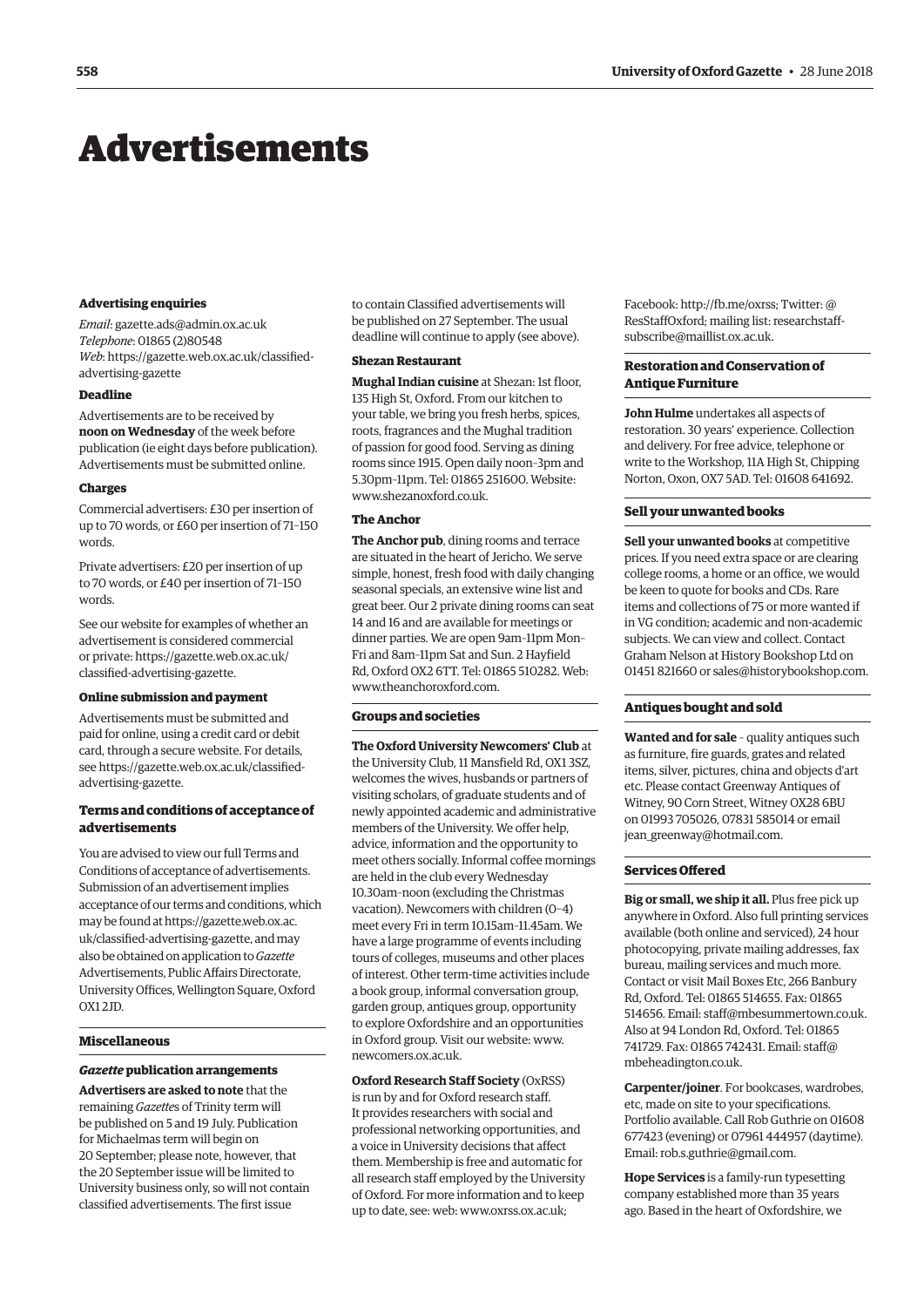specialise in the styling and production of published material. We regularly work on all types of publications including early learning teaching titles; single-author, first-time novels and novellas; academic law books and journals; and social, financial and technical reports. We would be happy to discuss and develop your ideas, and provide you with an individual quote. Please feel free to contact us at Hope Services (Abingdon) Ltd. Tel: 01235 530439. Web: [www.hopeservices.co.uk. Em](http://www.hopeservices.co.uk)ail: [mark.harvey@hopeservices.co.uk.](mailto:mark.harvey@hopeservices.co.uk)

#### **Houses to Let**

**Central/west Oxford (OX2)**, £1,475 pcm. Renovated Victorian mid-terrace house (recently decorated, carpeted), 3 double bedrooms, 2 full bathrooms, sitting-room, fireplace, dining room, modern kitchen. Furnished, new gas combi-boiler, small back garden. 5 mins' walk to city centre, colleges, station, schools, riverside. Available 1 Aug. Best suited for visiting academics, professionals, couples/families, research students etc. No pets, no smoking, please. Contact Prof A Kahane: 0208 8926263, 07799 418141, 07527 155529, [ahuvia.kahane@rhul.ac.uk.](mailto:ahuvia.kahane@rhul.ac.uk)

#### **Flats to Let**

**Apartments and houses to let** furnished in Oxford for next academic year. Houses: 3-bed Headington, close to hospitals, £1,450 from Aug or Sept; 4-bed Summertown £1,495 from Aug; 2-bed central £1,295 from mid-Aug. Studios and 2-bed apartment in central north £850 Aug or Oct £1,195; 1-bed apartment in Summertown from Sept £850; £975 2 beds mid-Aug suited professional visiting academics. Tel: 01865 516144. Email: [a.fiorentino109@gmail.com.](mailto:a.fiorentino109@gmail.com)

**Flat for rent** for couple or single person. Near Summertown. Large bedroom, sitting/dining room, kitchen, bathroom, hallway. Quiet and beautifully presented. Lovely views over the Meadows and River Cherwell. Convenient for Oxford Parkway Station (1.9 miles), Oxford city centre (2.8 miles) and University. Garage space possible. Available now. No agents' fees, £1,100 [pcm. Tel: 01865 559556. Email: janecarey@](mailto:janecarey@gmail.com) gmail.com.

#### **Accommodation Offered**

**Visiting academics welcomed** as paying guests for short or long stays in comfortable home of retired academic couple. Situated in quiet, leafy close in north Oxford within easy distance of main University buildings, town centre, river, shops and restaurants. Rooms have free TV, Wi-Fi, refrigerator, microwave, kettle, tea, coffee, central heating. Linen, cleaning, breakfast all included in the very moderate terms. Email: [DVL23@me.com.](mailto:DVL23@me.com)

**scottfraser** – market leaders for quality Oxfordshire property. Selling, letting, buying, renting, investing – we are here to help. Visit [www.scottfraser.co.uk fo](http://www.scottfraser.co.uk)r more information or call: Headington sales: 01865 759500; Summertown sales: 01865 553900; East Oxford sales: 01865 244666; Witney sales: 01993 705507; Headington lettings: 01865 761111; Summertown lettings: 01865 554577; East Oxford and student lettings: 01865 244666; Witney lettings: 01993 777909.

**Looking for accommodation** for less than 12 months? North Oxford Property Services offers accommodation from 1 month up to 12 months 'term accommodation'. It is often difficult to rent a property for under 12 months, so why not give us a ring on 01865 311745.

#### **Accommodation for visiting academics**

from mid-Sept. Self-contained unit of double en-suite bedroom, sitting/dining room and kitchen (hob, oven, fridge/freezer, washing machine) in striking modern house on western outskirts of Oxford. Television, internet, heating, electricity, bed linen and towels included. Bus service to Oxford centre or scenic walk/cycle across water meadows. Nonsmokers only, maximum let 3 months. Single occupancy, £900 pm; double occupancy, £950. [Tel: 01865 721644 or email: richard.gilliane@](mailto:richard.gilliane@btinternet.com) btinternet.com.

#### **Self-catering Apartments**

**Visiting Oxford?** Studio, 1-, 2- and 3-bed properties conveniently located for various colleges and University departments. Available from 1 week to several months. Apartments are serviced, with linen provided and all bills included. Details, location maps and photos can be found on our website at [www.](http://www.shortletspace.co.uk) [shortletspace.co.uk. Co](http://www.shortletspace.co.uk)ntact us by email on [stay@shortletspace.co.uk or](mailto:stay@shortletspace.co.uk) call us on 01993 811711.

**Shortlet studios** for singles or couples needing clean, quiet self-catering accommodation for weeks or months. Handy for High St (town, colleges), Cowley Rd (shops, restaurants), University sportsground (gym, pool), Oxford Brookes campuses, buses (London, airports, hospitals). Modern, selfcontained, fully furnished including cooking and laundry facilities, en-suite bathroom, Wi-Fi broadband, TV/DVD/CD, central heating, cleaning and fresh linen weekly. Off-road parking for cars and bikes. Taxes and all bills [included. Enquiries: stay@oxfordbythemonth.](mailto:stay@oxfordbythemonth.com) com.

#### **Looking for 5-star serviced accommodation**

right in the heart of the city? Swailes Suites offer city centre, award-winning maisonettes and apartments providing that 'home from home' feel that will help you get the most out of your stay. The Swailes Suites 'easy in, easy out' flexible booking arrangements,

from 3 days to 6 months, together with good transport links make arrival and departure hassle-free. Check out our website at [www.](http://www.swailessuites.co.uk) [swailessuites.co.uk, co](http://www.swailessuites.co.uk)ntact Debbie on 01865 318547 or email [debbie@nops.co.uk. Of](mailto:debbie@nops.co.uk)fice established more than 25 years in 47 Walton Street, Jericho, OX2 6AD.

#### **Holiday Lets**

**Cornwall** cottage and restored chapel in quiet hamlet on South West Coast Path within 100m of the sea and minutes from Caerhays and Heligan. Each property sleeps 6. Comfortably furnished, c/h, wood burner and broadband. Ideal for reading, writing, painting, walking, bathing, bird watching. Beautiful beach perfect for bucket and spade family holidays. Short winter breaks available from £250. Tel: 01865 558503 or 07917 864113. Email: [gabriel.amherst@btconnect.com. Se](mailto:gabriel.amherst@btconnect.com)e: [www.](http://www.cornwallcornwall.com) [cornwallcornwall.com.](http://www.cornwallcornwall.com)

#### **Choose from over 11,000 holiday villas**

and apartments in Spain with Clickstay. We make it easy for you to make the perfect choice with our verified renter reviews and a dedicated customer services team. You can choose from modern apartments in Mallorca to whitewashed traditional fincas in Tenerife from just £73 pw! Many of our rental properties have private pools, sea views and large gardens with BBQ facilities. See: [www.](http://www.clickstay.com/spain) [clickstay.com/spain.](http://www.clickstay.com/spain)

#### **Property for Sale**

**Mosaics, Oxford** – an exciting new development and demonstrator NHS Healthy New Town – within easy reach of the city and Headington via networks of cycle routes and public transport. Stylish and architecturally elegant properties: from 1-bedroom modern apartments to spacious detached family houses. Show apartment and home open daily 10am–5.30pm. Help to Buy available. Contact Savills: 01865 269010. For more information see: [http://mosaicsoxford.co.uk.](http://mosaicsoxford.co.uk)